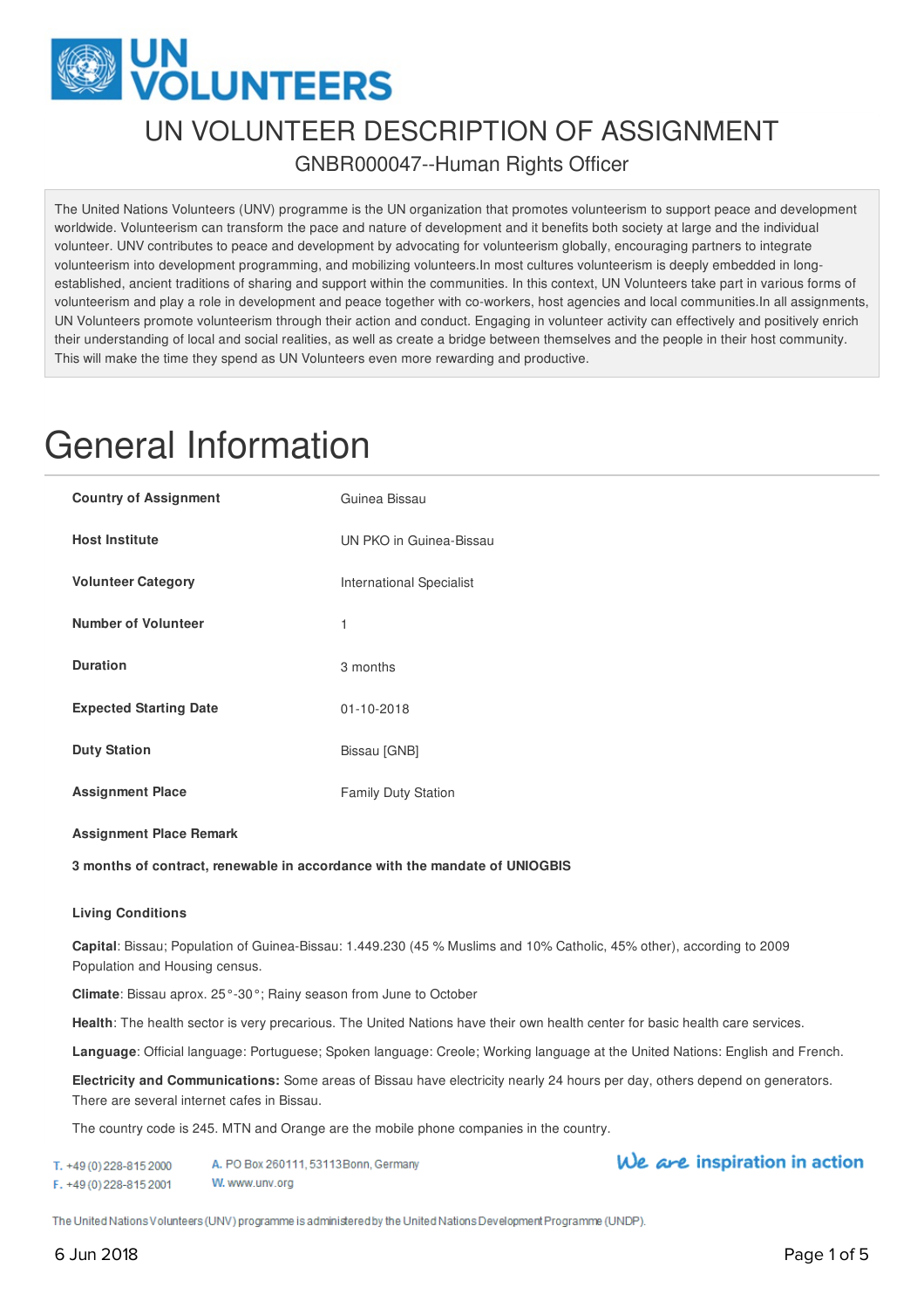

**Money/Banking:** There is access to banks and to 24/7 local ATM services.

**Security:** Although there is a certain political instability, the day to day life is calm. Neither the International Community nor the population of Guinea-Bissau is not affected the political instability. The UN staff members are equipped with Codan Radios (VHF) for communication with other UN staff members and UN Security Department.

# Assignment Details

**Assignment Title** Human Rights Officer

#### **Organizational Context & Project Description**

The United Nations Integrated Peace building Office in Guinea-Bissau (UNIOGBIS) was established by the Security Council resolution 1876 of 26 June 2009. The Security Council on 23 November 2010 extended UNIOGBIS mandate until 31 December 2011. In accordance with its mandate 1949 (2010), UNIOGBIS shall assist the national authorities in strengthening the capacities of national institutions and the rule of law in Guinea-Bissau. On 28 February 2018, the Security Council extended the mandate of UNIOGBIS for a period of 12 months, until 28 February 2019. According to the mandate, resolution 2404 (2018), UNIOGBIS shall focus on supporting the full implementation of the Conakry Agreement and the ECOWAS Roadmap, and facilitate an inclusive political dialogue and national reconciliation process, strengthening democratic governance, particularly with regards to the implementation of necessary urgent reforms; Supporting, through good offices the electoral process to ensure inclusive, free and credible legislative elections in 2018 within the legally mandated time frame; providing support, including by technical assistance, to national authorities in expediting and completing the review of Guinea-Bissau's Constitution. UNIOGBIS should also continue to lead international efforts in areas such as support for the strengthening of democratic institutions; the promotion and protection of human rights; the combat of drug trafficking and transnational organized crime and the incorporation of a gender perspective into peacebuilding and in resource mobilization, harmonization and coordination for the upcoming elections.

In the area of human rights, Security Council Resolution 2404 highlights that UNIOGBIS and the Special Representative will continue to assist, coordinate and lead international efforts in Assisting national authorities and stakeholders in the promotion and protection of human rights as well as undertake human rights monitoring and reporting activities.

Thus, the Human Right Section of UNIOGBIS is mandated to support the Special Representative of the Secretary-General to : (a) coordinate and lead international efforts in the promotion and protection of human rights; (b) assist national authorities in the promotion and protection of human rights; (c) Assist stakeholders in the promotion and protection of human rights; (d) undertake human rights monitoring activities; (e) undertake human rights reporting activities.

**UNV Focus Area Peace building** 

#### **Task description**

This position is located in the Human Rights Section (HRS) of UNIOGBIS. Within the terms of the organization's delegated authority, under the direct supervision of the Chief of the Human Rights Section, the UN Volunteer will undertake the following tasks:

Researches, collects, verifies, analyses and synthesizes significant amounts of information of relevance to human rights, including from open sources;

Draft a wide variety of analytical and public reports, briefings, and other human rights related documents, including weekly, monthly, annual or ad hoc or thematic reports in English and in Portuguese;

In close collaboration with the heads of the thematic units, support the Human Rights Section on human rights monitoring, assessment, and reporting activities as well as on capacity building and technical cooperation in the area of human rights; Supports the Human Rights Section in the development, monitoring and evaluation of the Work Plan in accordance with the financial requirements and programmatic and strategic guidance of the Office of the High Commissioner for Human Rights, the United Nations Country Team and the United Nations Integrated Peacebuilding Office in Guinea Bissau in close collaboration with the Administrative Assistant, and the heads of the thematic units;

A. PO Box 260111, 53113Bonn, Germany T. +49 (0) 228-815 2000 W. www.unv.org F. +49 (0) 228-815 2001

We are inspiration in action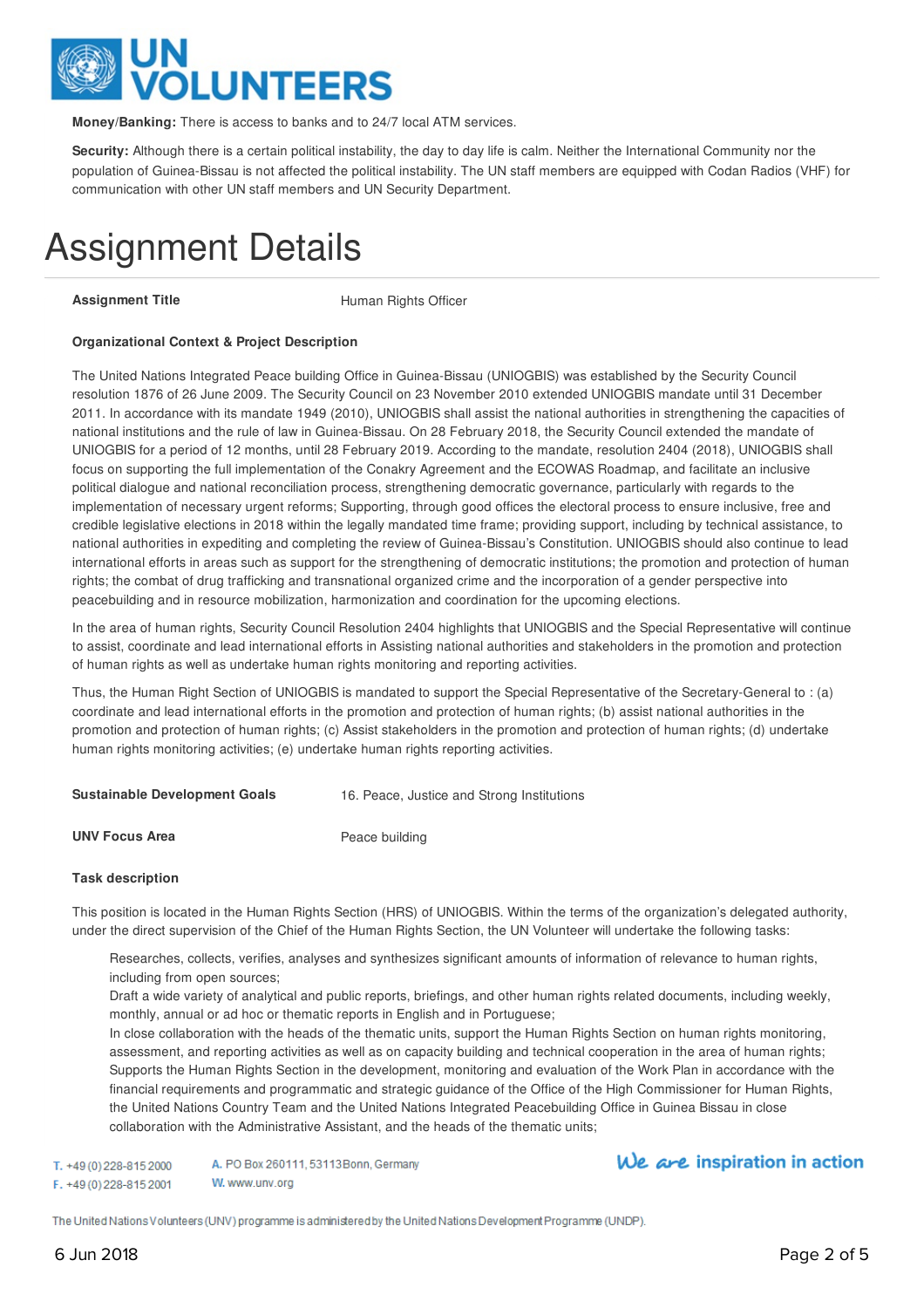

Conduct and participate in field missions to assess the human rights situation;

Provide human rights training to various audiences and contribute to capacity building efforts of National Human Rights Defenders and other stakeholders;

Contribute to efforts towards the institutionalization of human rights education in the education, health, justice, defense and security sectors;

Contribute to efforts towards the elaboration of a National Action Plan on Human Rights Education and a National Action Plan on Human Rights;

Assisting in gathering information on political and security developments and in analyzing its impact on the human rights situation;

Contributes to the integration of gender perspectives/considerations and specific women/girls' rights issues in all activities and for the equal participation of women and men in all areas of work;

Contributes to programmatic initiatives of the component, including RBB and OHCHR AWP/CP planning, monitoring and evaluation processes;

Work collaboratively in a team and show willingness to learn from others;

Perform other related duties as required by the section and assigned by the Chief of the Human Rights Section.

Furthermore, UN Volunteers are required to:- Strengthen their knowledge and understanding of the concept of volunteerism by reading relevant UNV and external publications and take active part in UNV activities (for instance in events that mark International Volunteer Day)- Be acquainted with and build on traditional and/or local forms of volunteerism in the host country- Reflect on the type and quality of voluntary action that they are undertaking, including participation in ongoing reflection activities- Contribute articles/write-ups on field experiences and submit them for UNV publications/websites, newsletters, press releases, etc.- Assist with the UNV Buddy Programme for newly-arrived UN Volunteers- Promote or advise local groups in the use of online volunteering, or encourage relevant local individuals and organizations to use the UNV Online Volunteering service whenever technically possible.

#### **Results/Expected Outputs**

Effective implementation of UNIOGBIS' Human Rights mandate;

- Effective participation in the implementation of UNSCR 1325/1820 and the mission's activities;
- Active involvement in the organization of field visits and production of update reports;

• The development of capacity through coaching, mentoring and formal on-the-job training, when working with (including supervising) national staff or (non-) governmental counter-parts, including Implementing Partners (IPs); • Age, Gender and Diversity (AGD) perspective is systematically applied, integrated and documented in all activities throughout the assignment • A final statement of achievements towards volunteerism for peace and development dur-ing the assignment, such as reporting on the number of volunteers mobilized, activities participated in and capacities developed

# Qualifications/Requirements

**Required Degree Level** Master degree or equivalent

#### **Education - Additional Comments**

Advanced University degree (at least postgraduate certificate, or Masters) in Law or Human Rights

First-level degree In Law, political science, international relations, social science, or another discipline relevant o human rights (Bachelor's degree or equivalent) in combination with two additional years of qualifying experience may be accepted in lieu of the advanced university degree.

**Required experience** 24 months

#### **Experience Remark**

Two years of work experience in a field related to human rights. Knowledge of international human rights instruments and tools for the promotion and protection of human rights is required. Experience in human rights monitoring and reporting is desirable.

A. PO Box 260111, 53113Bonn, Germany T. +49 (0) 228-815 2000 W. www.unv.org F. +49 (0) 228-815 2001

### We are inspiration in action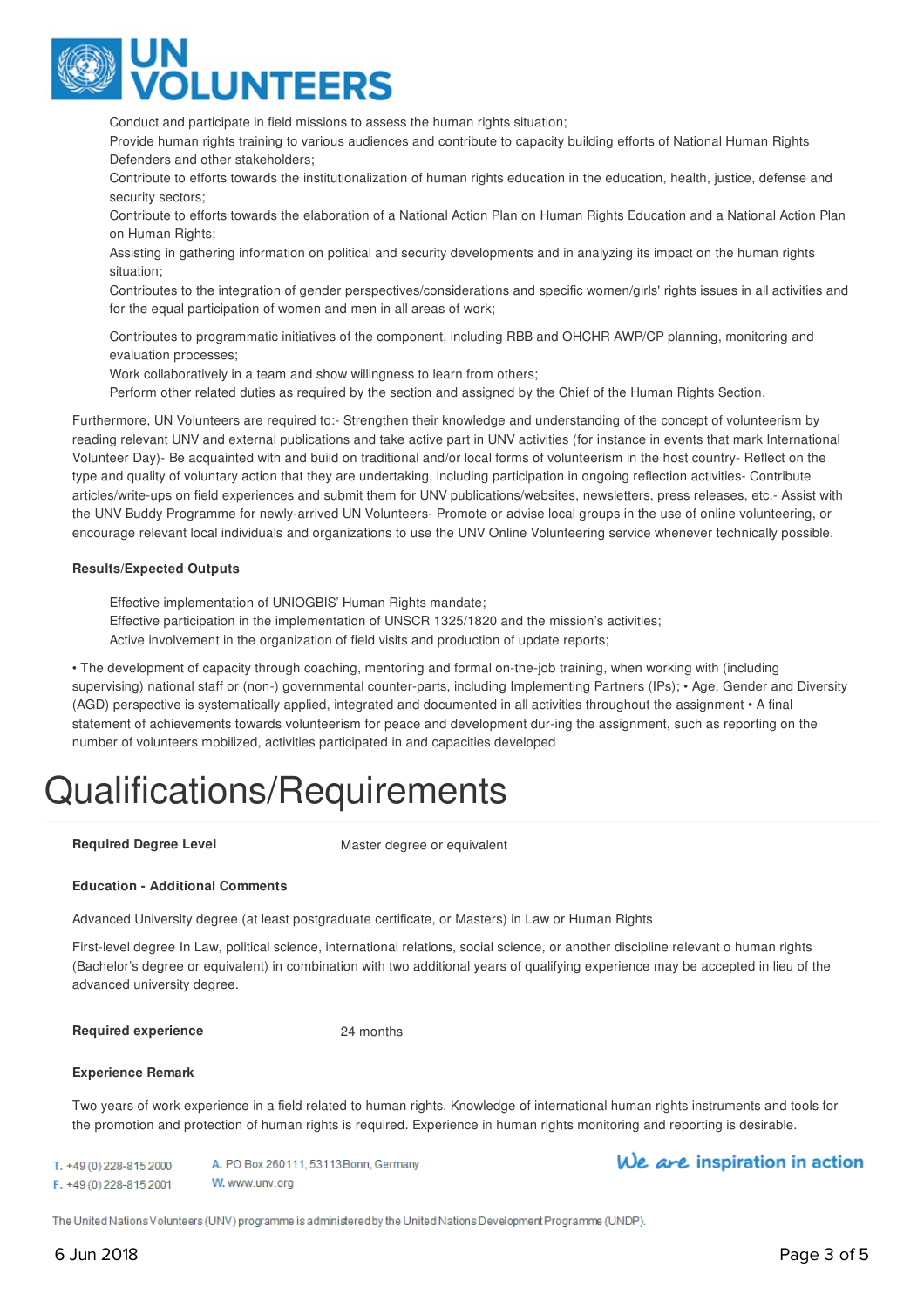

Experience in research and drafting documents, such as reports, is desirable. Experience working in or on Africa is desirable. Experience working in a developing, conflict or post-conflict setting is an advantage.

#### **Language Skills**

- English (Mandatory) , Level Fluent
- AND Portuguese (Mandatory) , Level Fluent
- AND French (Optional) , Level Working Knowledge

#### **Area of Expertise**

- Human rights Mandatory
- Rule of law, judicial and national legal system reform Mandatory

#### **Area of Expertise Requirement**

**Need Driving Licence** Yes

#### **Competencies & Values**

- Accountability
- Adaptability and Flexibility
- Commitment to Continuous Learning
- Communication
- Integrity
- Planning and Organizing
- Professionalism
- Respect for Diversity
- Working in Teams

# Conditions of Service and other information

**Condition of Service** Click here to view [Conditions](https://unv.org/become-volunteer/volunteer-abroad/conditions-of-service) of Service

#### **Conditions of Service for International Specialist:**

The contract lasts for the period indicated above with possibility of extensions subject to availability of funding, operational necessity and satisfactory performance. However, there is no expectation of renewal of the assignment.

A UN Volunteer receives a Volunteer Living Allowance (VLA) which is composed of the Monthly Living Allowance (MLA) and a Family Allowance (FA) for those with dependents (maximum three).

The Volunteer Living Allowance (VLA) is paid at the end of each month to cover housing, utilities, transportation, communications and other basic needs. The VLA can be computed by applying the Post-Adjustment Multiplier (PAM) to the VLA base rate of US\$ 1,602. The VLA base rate is a global rate across the world, while the PAM is duty station/country-specific and fluctuates on a monthly basis according to the cost of living. This method ensures that international UN Volunteers have comparable purchasing power at all duty stations irrespective of varying costs of living. The PAM is established by the International Civil Service Commission (ICSC) and is

A. PO Box 260111, 53113Bonn, Germany T. +49 (0) 228-815 2000 W. www.unv.org F. +49 (0) 228-815 2001

### We are inspiration in action